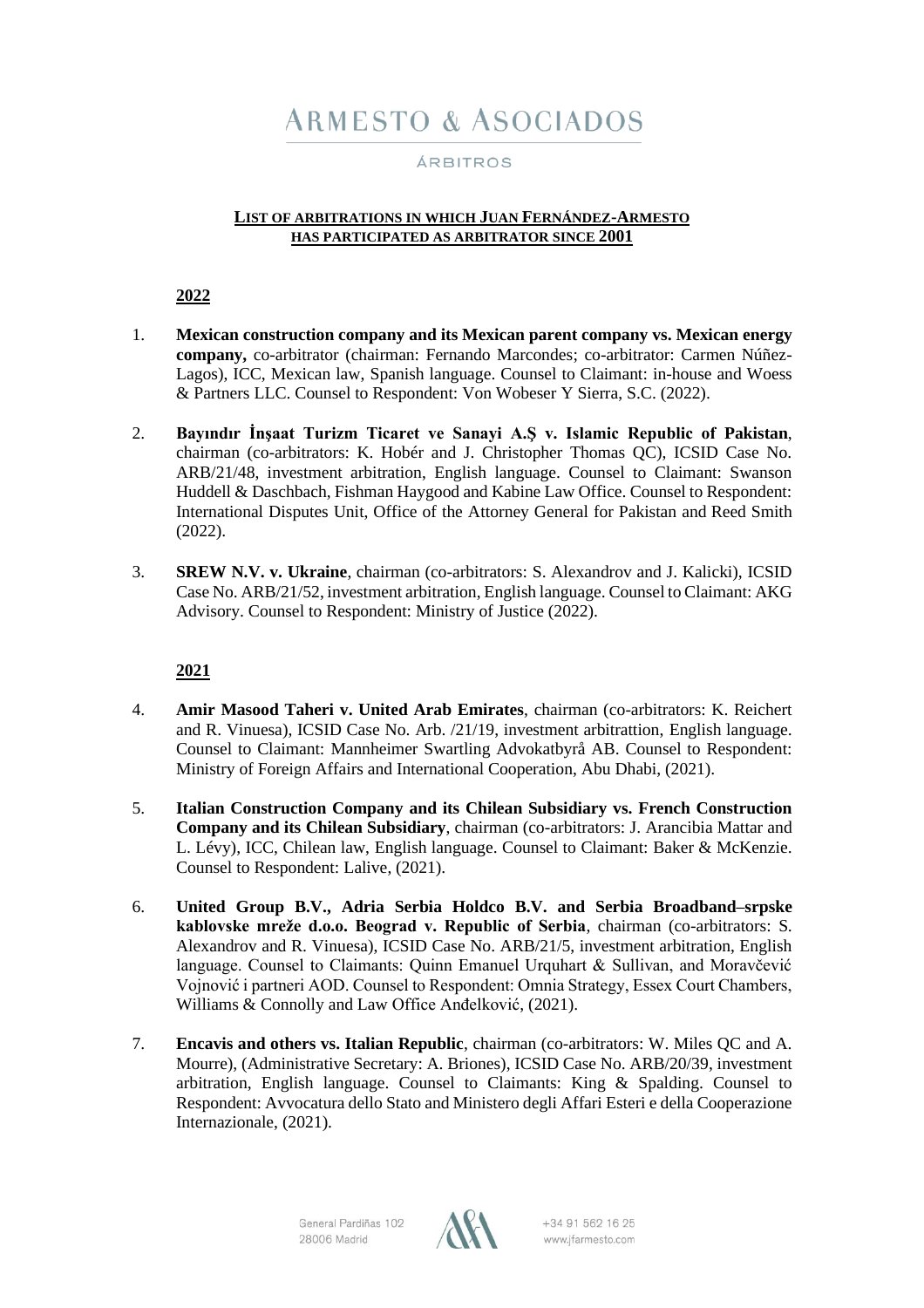# **AKA**

8. **French Oil & Gas Company v. Southeast Asian State**, chairman (co-arbitrators: M. Pryles AO and Z. Douglas QC), (Administrative Secretary: F. Aragón), *ad hoc* arbitration, concession agreements, municipal law, English language. Counsel to Claimants: Three Crowns. Counsel to Respondents: Foley Hoag and Watson Farley & Williams, (2021).

# **2020**

- 9. **Arab Company and National vs. Arab State**, chairman (co-arbitrators: C. Poncet and N. G. Ziadé), (Administrative Secretary: S. de Sampaio Jalles), ICC, investment arbitration under OIC Investment Agreement, administered by ICC, English language. Counsel to Claimants: DLA Piper and Dr. Ioannis Konstantinidis. Counsel to Respondent: Mr. Christopher Harris QC and Squire Patton Boggs, (2020).
- 10. **Chinese Company and Brazilian Companies vs. Brazilian citizens**, chairman (coarbitrators: E. Zuleta and C. A. Carmona), (Administrative Secretary: F. Seara Cardoso), ICC, share purchase agreement, Brazilian law, English language. Counsel to Claimants: Linklaters and Lefosse Advogados. Counsel to Respondents: Cescon, Barrieu, Flesch & Barreto Advogados; Baker Botts, (2020).
- 11. **JSC DTEK Krymenergo vs. The Russian Federation**, chairman (co-arbitrators: J. William Rowley QC and V. Pavić), investment arbitration under BIT, UNCITRAL Rules, administered by the PCA, English language. Counsel to Claimant: Covington & Burling. Counsel to Respondent: Houthoff Coöperatief U.A., Schellenberg Wittmer LTD and Ivanyan & Partners, (2020).
- 12. **Patel Engineering Limited vs. The Republic of Mozambique**, chairman (co-arbitrators: G. Santiago Tawil and H. Perezcano Díaz), (Administrative Secretary: S. de Sampaio Jalles), investment arbitration under BIT, UNCITRAL Rules, administered by the PCA, English language. Counsel to Claimant: Addleshaw Goddard, Miranda & Associados and Pimenta & Associados. Counsel to Respondent: Dorsey & Whitney, (2020).
- 13. **Enel Fortuna S.A. vs. Republic of Panama**, chairman (co-arbitrators: F. González de Cossío, G. Griffith QC), (Assistant to the Tribunal: A. Jankowski), ICSID Case No. ARB/19/5, investment arbitration under BIT, English language. Counsel to Claimant: Clifford Chance. Counsel to Respondent: Arnold & Porter Kaye Scholer, (2020).

- 14. **LSG Building Solutions GmbH and others vs. Romania**, chairman, (co-arbitrators: O. T. Johnson Jr. and P.M. Dupuy,), (Assistant to the Tribunal: S. de Sampaio Jalles), ICSID Case No. ARB/18/19, Energy Charter Treaty, English language. Counsel to Claimants: King & Spalding; Counsel to Respondent: Curtis, Mallet-Prevost, Colt & Mosle, (2019).
- 15. **Carlyle Group and others. vs. Kingdom of Morocco**, chairman (co-arbitrators: H. Grigera Naon and S. Wordsworth), (Assistant to the Tribunal: F. Seara Cardoso), ICSID Case No. ARB/18/29, US-Morocco Free-Trade Agreement, English language. Counsel to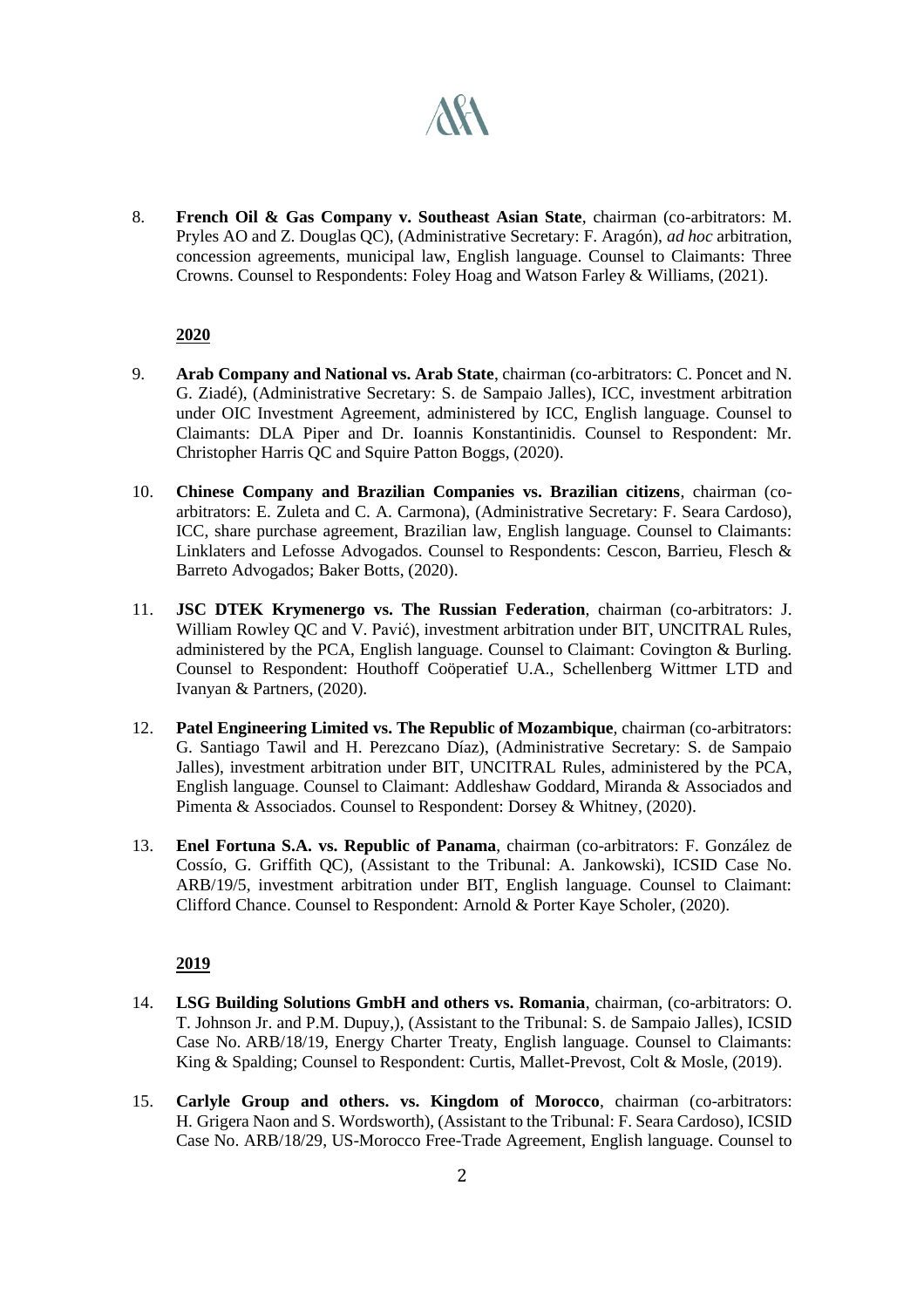

Claimants: Weil, Gotshal & Manges. Counsel to Respondent: Christopher Harris Q.C., (2019).

- 16. **Dick Fernando Abanto Ishivata vs. Bolivarian Republic of Venezuela**, chairman (coarbitrators: H. Grigera Naón and S. Torres Bernárdez), ICSID Case No. ARB(AF)/18/6, investment arbitration under BIT, Spanish language. Counsel to Claimant: Freshfields, Bruckhaus, Deringer and Dechamps International Law. Counsel to Respondent: Guglielmino Derecho Internacional, (2019).
- 17. **Shokat Mohammed Dalal vs. United Arab Emirates**, chairman (co-arbitrators: S. Alexandrov and T. Landau), (Assistant to the Tribunal: A. Jankowski), ICSID Case No. ARB/19/10, investment arbitration under BIT, English language. Counsel to Claimant: Shardul Amarchand Mangaldas & Co. Counsel to Respondent: Allen & Overy, (2019).
- 18. **Brazilian Company vs. Brazilian Companies**, chairman (co-arbitrators: A. Schreiber and J. E. Nunes Pinto), (Administrative Secretary: S. de Sampaio Jalles), ICC, share purchase agreement, Brazilian law, Portuguese language. Counsel to Claimant: Mattos Filho, Veiga Filho, Marrey Jr. e Quiroga Advogados; Ferro, Castro Neves, Daltro & Gomide Advogados; Wilmer Cutler Pickering Hale and Dorr; King & Spalding. Counsel to Respondent 1: E. Munhoz Advogados; Lefosse Advogados; Freshfields Bruckhaus Deringer. Counsel to Respondent 2: Bichara Advogados; White & Case, (2019).
- 19. **Russian Company vs. Latin American State Entity**, chairman (co-arbitrators: G. Tawil and A. Mourre), (Administrative Secretary: F. Aragón), CAM Santiago, hydroelectricconstruction contract, English and Spanish language. Counsel to Claimant: Freshfields; Counsel to Respondent: In-house counsel, State Attorney's Office and Baker Botts, (2019).
- 20. **Mauritian Company vs. BVI and Mauritian Companies**, chairman (co-arbitrators: P. Friedland and A. Soveral Martins), (Administrative Secretary: S. de Sampaio Jalles), ICC, shareholders agreement, law of African Republic, English language. Counsel to Claimant: Sullivan & Cromwell; Counsel to Respondent: Mayer Brown International, T&C Mayer Brown (2019).

- 21. **Russian Company vs. Eastern European State**, chairman (co-arbitrators: S. Alexandrov and B. Stern), (Administrative Secretary: K. Baptista), UNCITRAL, investment arbitration under multilateral treaty, English language. Counsel to Claimant: Baker & McKenzie; Counsel to Respondent: White & Case, (2018).
- 22. **Gramercy Funds Management LLC and Gramercy Peru Holdings LLC vs. Republic of Peru**; chairman (co-arbitrators: S. Drymer and B. Stern), (Assistant to the Tribunal: K. Baptista), UNCITRAL administered by ICSID, investment arbitration under TPA USA-Peru; English and Spanish languages. Counsel to Claimant: Debevoise & Plimpton; Rodrigo, Elias & Medrano. Counsel to Respondent: White & Case and Arnold & Porter Kaye Schole LLP, (2018).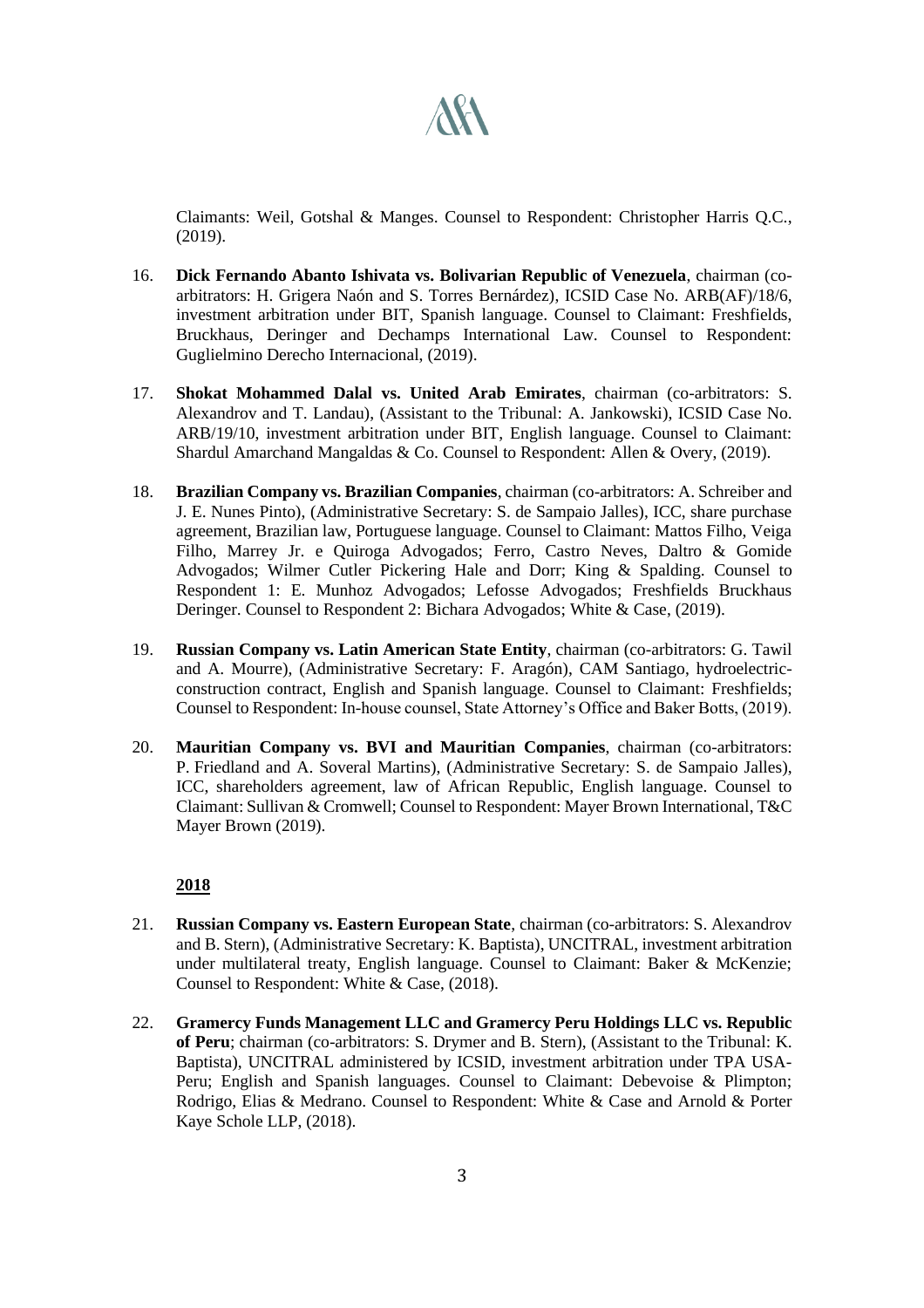# **ART**

- 23. **Edenred S.A. vs. Hungary**, chairman (co-arbitrators: F. Orrego Vicuña (+) / P.-Y. Tschanz and C. von Wobeser), (Assistant to the Tribunal: B. McDonnell), ICSID, revision of investment arbitration award rendered in 2016, English language. Counsel to Applicant: Horváth & Partners DLA Piper; Counsel to Respondent: Hogan Lovells, (2018).
- 24. **Svenska Hadelsbanken, Skandinaviska Enskilda Banken, Swedbank and Nordea vs. The European Securities and Markets Authority (ESMA)**, Vice-President of the Joint Board of Appeal of the European Supervisory Authorities; Counsel to Appellants: i) Svenska Handelsbanken: Roschier; ii) Skandinaviska Enskilda Banken: Allen & Overy; iii) Nordea Bank: Linklaters; iv) Swedbank: Gernandt & Danielsson; Counsel to Respondent: Cleary Gottlieb Steen & Hamilton, (2018).
- 25. **Luxembourg Holding Company vs. Luxembourg Holding Company,** chairman (coarbitrators: A. Hierro and D. Arias), (Administrative Secretary: S. de Sampaio Jalles), ICC, share purchase agreement, Portuguese law, English language. Counsel to Claimant: PLMJ Advogados; Counsel to Respondent: Morais Leitão, Galvão Teles, Soares da Silva & Associados, (2018).
- 26. **International Construction Company vs. Central American Public Agency**, chairman (co-arbitrators: H. Grigera Naón and J. E. Nunes Pinto), (Administrative Secretary: K. Baptista until August 2018 and M. Riofrio from August 2018), ICC, construction contract, law of Central American Republic, Spanish language. Counsel to Claimant: Inhouse, Derains & Gharavi; Counsel to Respondent: In-house, (2018).
- 27. **Private Companies and Individuals vs. Brazilian Entity**, chairman (co-arbitrators: S. K. Chermont de Britto and N. C. da Silva Flores), (Administrative Secretary: S. de Sampaio Jalles), ICC, settlement agreement, Brazilian law, Portuguese language. Counsel to Claimant: Didier, Sodré & Rosa; Shearman & Sterling; Herbert Smith Freehills; In-house. Counsel to Respondent: Tozzini Freire Advogados; Siqueira, Bottrel, Almeida e Silva Advogados; Cleary Gottlieb Steen & Hamilton, (2018).
- 28. **Spanish Company vs. English Company**, President (co-arbitrators: F. Gómez Pomar and J. A. Caínzos), (Administrative Secretary: L. F. Rodríguez), CAM, share purchase agreement, Spanish Law, Spanish language. Counsel to Claimant: Cuatrecasas Gonçalves Pereira; Counsel to Respondent: Baker & McKenzie Barcelona, (2018).

- 29. **Central European Company vs. Central European State**, chairman (co-arbitrators: M. Wirth and T. Sójka), (Assistant to the Tribunal: L. F. Rodríguez), UNCITRAL, PCA, BIT-based arbitration, gambling industry, English language, (2017).
- 30. **FinancialCraft Analytics Sp. z o.o. (formerly named Global Rating Sp. z o.o.) vs. The European Securities and Markets Authority (ESMA)**, Vice President of the Joint Board of Appeal of the European Supervisory Authorities, appeal of a decision of ESMA under Article 60(4) of Regulation (EU) No. 1095/2010, English language, (2017).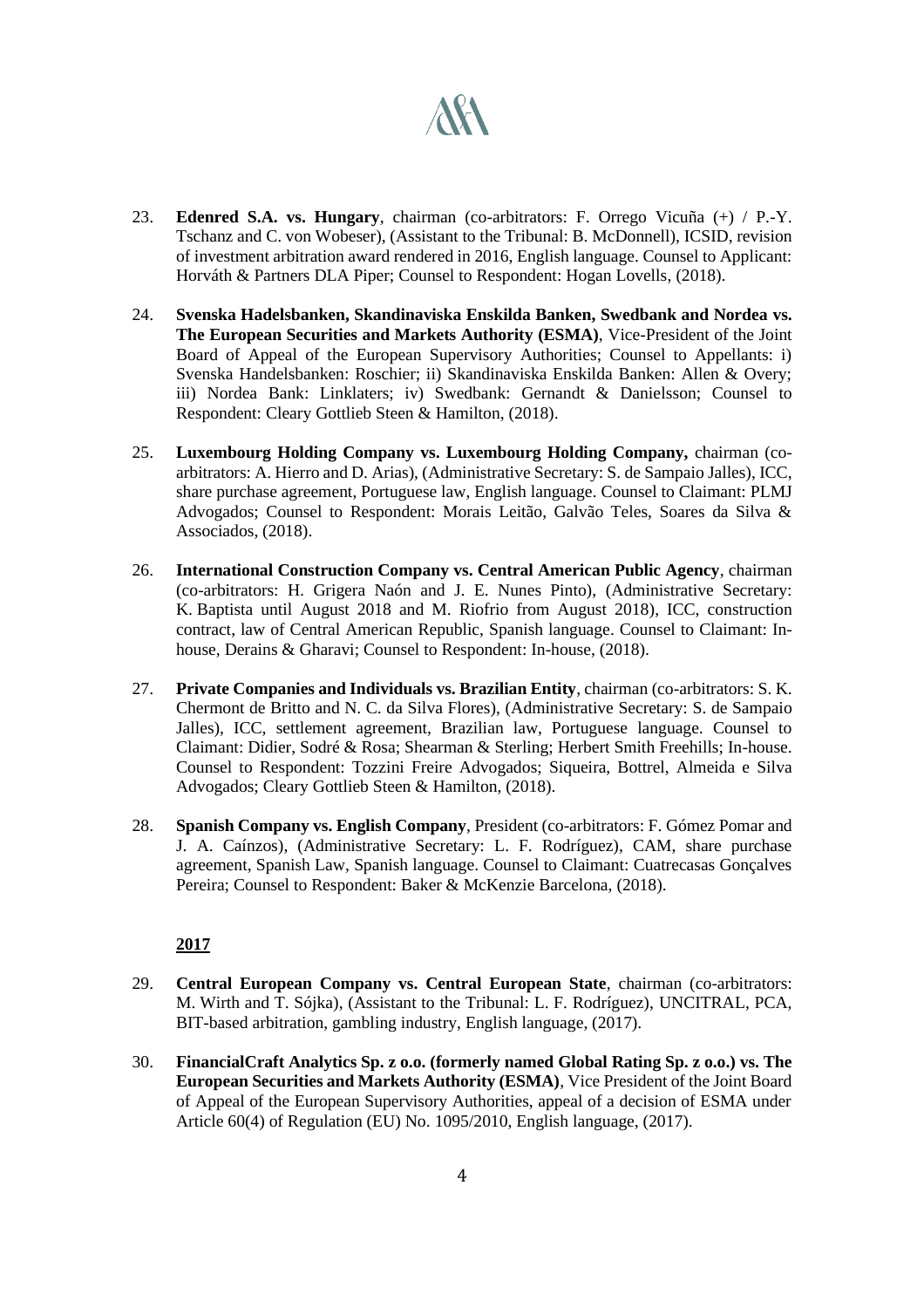

- 31. **Anglo-Adriatic Group Limited vs. Republic of Albania**, chairman (co-arbitrators: G. von Segesser and B. Stern), (Assistant to the Tribunal: L. F. Rodríguez), ICSID Case No. ARB/17/6, investment arbitration under BIT, English language, (2017).
- 32. **DP World Limited vs. Kingdom of Belgium**, chairman (co-arbitrators: B. Stern and S. Alexandrov), ICSID Case No. ARB/17/21, investment arbitration under BIT, English language, (2017).
- 33. **Pawlowski AG and Project Sever s.r.o. vs. Czech Republic**, chairman (co-arbitrators: J. Beechey and V. Lowe), (Assistant to the Tribunal: K. Baptista), ICSID Case No. ARB/17/11, investment arbitration under BIT, English language, (2017).
- 34. **Lebanese Bank vs. Several Borrowers**, chairman (co-arbitrators: S. Prevezer and T. Baloch), (Administrative Secretary: K. Baptista), LCIA, loan agreement, English law, English language, (2017).
- 35. **Oil and Gas Company vs. African State-Owned Entity,** chairman (co-arbitrators: E. Damião Gonçalves and J. E. Nunes Pinto), (Administrative Secretary: S. de Sampaio Jalles), UNCITRAL (ICC), production sharing contract, Portuguese language, (2017).
- 36. **Spanish Temporary Union of Companies vs. Spanish State-Owned Company**, coarbitrator (chairman: J. Mairata Laviña; co-arbitrator: E. Benito Sancho), Corte Civil y Mercantil de Arbitraje, construction contract, Spanish law, Spanish language, (2017).
- 37. **Chilean Company v. Chilean and Italian Companies,** chairman (co-arbitrators: O. Garibaldi and A. Fermandois), (Administrative Secretary: F. Seara Cardoso), ICC, construction contract, Chilean law, Spanish language, (2017).
- 38. **Togolese and Luxembourg Companies vs. Dutch and Luxembourg Companies**, coarbitrator designated by Claimant (chairman: H. Alvarez; co-arbitrator: H. Heilbron), ICC, share purchase agreement, English law, English language, (2017).

- 39. **Andrus Kluge, Boris Belyaev, Radio Elektroniks OÜ and Timur Dyakov vs. European Banking Authority (EBA),** Vice President of the Joint Board of Appeal of the European Supervisory Authorities, appeal of a decision of EBA under Article 60 (1) of Regulation (EU) No. 1093/2010, English language, (2016).
- 40. **Cyprus Investor vs. Eastern European State**, chairman (co-arbitrators: S. Alexandrov and M. Kohen), (Assistant to the Tribunal: A. Jankowski), UNCITRAL, investment arbitration under BIT, English language, (2016).
- 41. **Cengiz Inşaat Sanayi Ve Ticaret A.Ş. vs. The State of Libya**, chairman (co-arbitrators: P. Mayer and G. Khairallah), (Administrative Secretary: K. Baptista), ICC, investment arbitration under BIT, English language, (2016).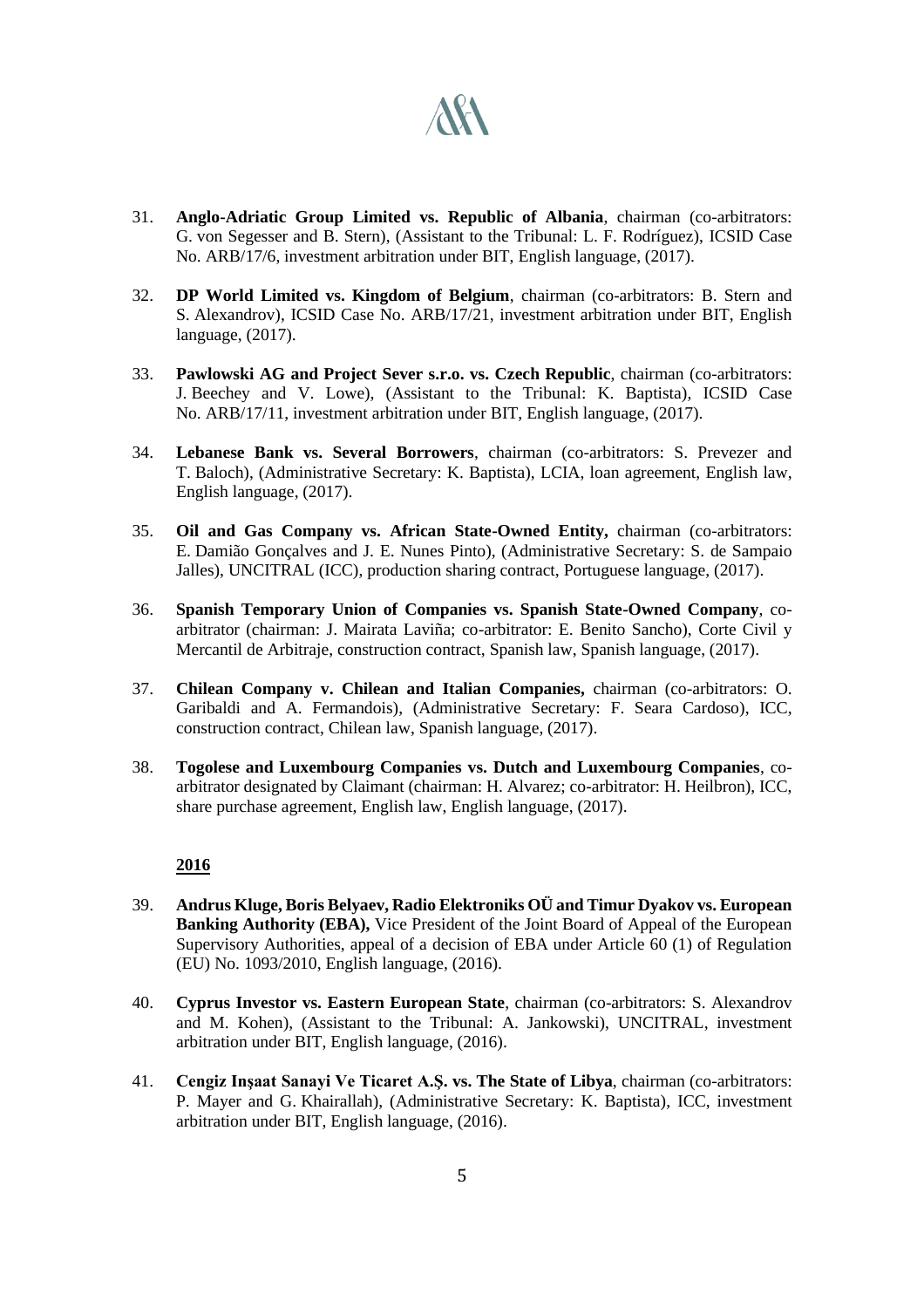

- 42. **Lion Mexico Consolidated LoP. vs. United Mexican States**, chairman (co-arbitrators: D. J. A. Cairns and L. Boisson), (Assistant to the Tribunal: A. Jankowski), ICSID Case No. ARB(AF)/15/2, investment arbitration under NAFTA, English language, (2016).
- 43. **Glencore International A.G. y C.I. Prodeco S.A. vs. Republic of Colombia**, chairman (co-arbitrators: O. Garibaldi and C. Thomas), (Assistant to the Tribunal: K. Baptista), ICSID Case No. ARB/16/6, investment arbitration under BIT, English language, 2016).
- 44. **Spanish Company and Colombian Company vs. Colombian Consortium, two Korean Companies and a Spanish Company**, co-arbitrator (chairman: J. Jiménez Gutiérrez; co-arbitrator: F. de Vivero), ICC, construction agreement, Colombian law, Spanish language, (2016).
- 45. **Auditing Firm (Belgium) vs. Certain Individuals (Italy)**, chairman (co-arbitrators: P. Hollander and L. Lévy), (Administrative Secretary: D. Villanúa), ICC, Belgian law, English language, (2016).
- 46. **UAE Investor vs. Brazilian Investors**, chairman (co-arbitrators: P. Batista Martins and V. Galíndez), (Administrative Secretary: S. de Sampaio Jalles), ICC, shareholders agreement relating to a major construction project, Brazilian law, English language, (2016).
- 47. **Mining Company vs. International Supplier**, co-arbitrator (chairman: D. Arias; co-arbitrator: E. Zuleta-Jaramillo), Cámara de Comercio de Lima, construction dispute, Peruvian law, English language, (2016).
- 48. **Oil Refinery vs. Engineering and Construction Company**, chairman (co-arbitrators: A. Jana and Sir V. Ramsey), (Administrative Secretary: D. Villanúa; Deputy Administrative Secretary: A. Jankowski), ICC, engineering, procurement and construction agreement, law of the State of New York and law of a South American country, English language, (2016).
- 49. **Latin American Telecom Provider vs. Latin American National Regulatory Authority**, chairman (co-arbitrators: B. Sepúlveda and F. Cantuarias), Centro Internacional de Arbitraje y Mediación (CIAM), domestic arbitration, concession agreement, Spanish language, (2016).

- 50. **Onix Asigurari S.A. vs. European Insurance and Occupational Pensions Authority (EIOPA),** Vice President of the Joint Board of Appeal of the European Supervisory Authorities, appeal of a decision of EIOPA under Article 60 (1) of Regulation (EU) No. 1094/2010, English language, (2015).
- 51. **PT Ventures, SGPS, S.A. vs. Republic of Cabo Verde,** chairman, ICSID Case No. ARB/15/12, investment arbitration under BIT, Portuguese language, (2015).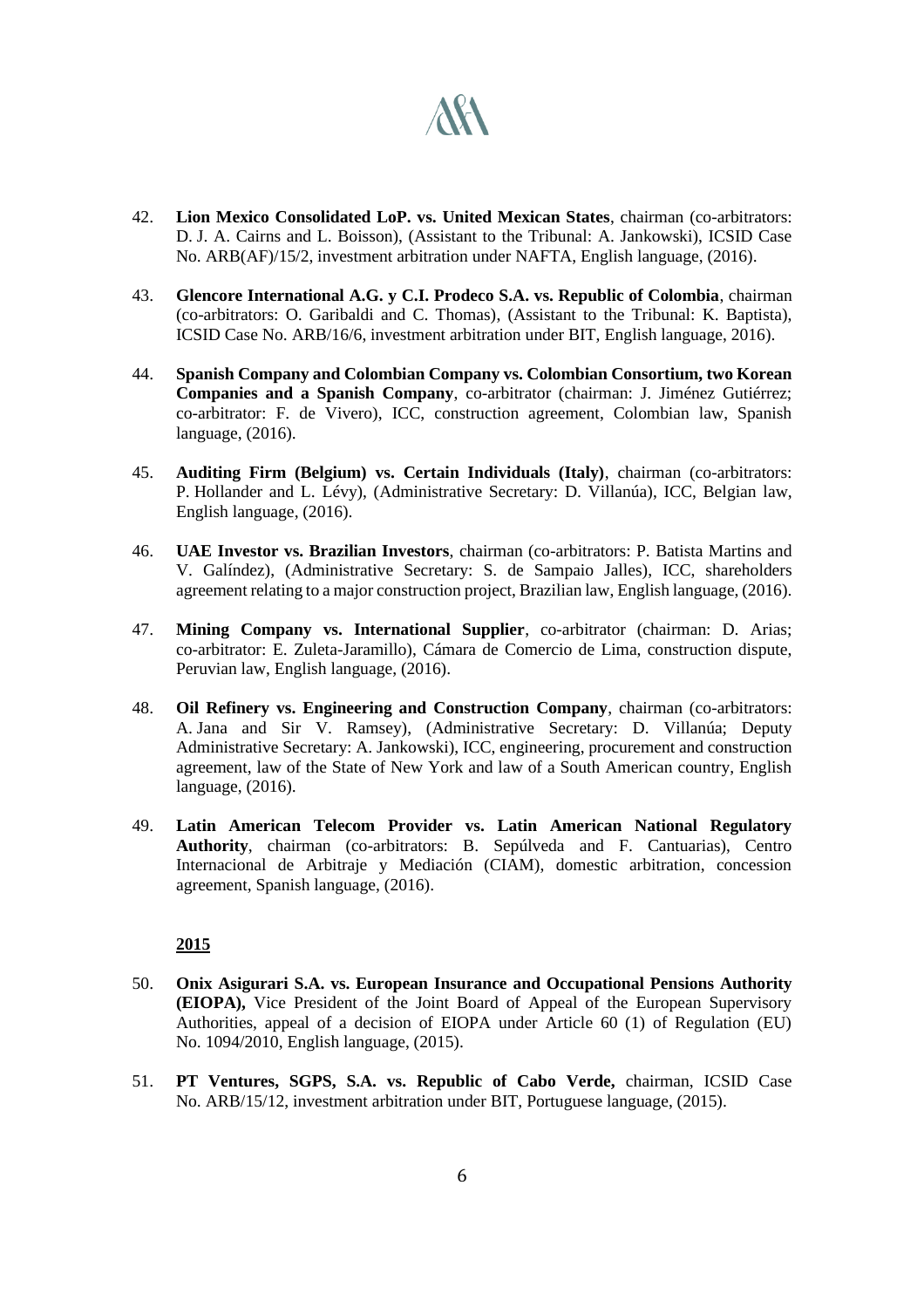

- 52. **Álvarez y Marín Corporación S.A. and others vs. Republic of Panamá**, chairman, ICSID Case No. ARB/15/14, investment arbitration under BIT and FTA, Spanish language, (2015).
- 53. **Sterling Merchant Finance Ltd. vs. Government of the Republic of Cape Verde**, sole arbitrator, UNCITRAL, PCA, services agreement, English language, (2015).
- 54. **Western European Gas Company vs. Eastern European Gas Company**, co-arbitrator, ICC, price revision under gas sale and purchase agreement, Swiss law, English language, (2015).
- 55. **Peruvian Company vs. Peruvian and Colombian Companies**, chairman, ICC, turnkey construction contract, Peruvian law, Spanish language, (2015).
- 56. **International Construction Company vs. Central American Public Agency**, chairman (co-arbitrators: H. Grigera Naón and J. E. Nunes Pinto), (Administrative Secretary: F. Seara Cardoso), ICC, construction contract, law of Central American Republic, Spanish language; Counsel to Claimant: In-house, Derains & Gharavi and White & Case; Counsel to Respondent: In-house and Bofill Mir & Alvarez Jana Abogados, (2015).
- 57. **Ecuadorian Sellers vs. Buyer and Related Companies (Spanish and Ecuadorian)**, chairman, ICC, share purchase agreement, Ecuadorian law, Spanish language, (2015).
- 58. **Mexican Consortium vs. Mexican State-Owned Corporation**, chairman, ICC, public service construction agreement, Mexican law, Spanish language, (2015).
- 59. **PT Ventures, SGPS, S.A. (Portugal) vs. República de Cabo Verde (Cabo Verde) vs. Cabo Verde Telecom, S.A. (Cabo Verde)**, chairman, ICC, shareholders' agreement, Portuguese language, (2015).
- 60. **Spanish Company vs. Dutch Company et al.,** co-arbitrator, ICC, share purchase agreement, Spanish law, English language, (2015).

- 61. **Edenred S.A. vs. Hungary**, chairman, ICSID Case No. ARB/13/21, investment arbitration under BIT, English language, (2014).
- 62. **European Company vs. European Republic**, chairman, ICC, investment arbitration under BIT, English language, (2014).
- 63. **SV Capital OÜ vs. European Banking Authority (EBA)**, II, Vice President of the Joint Board of Appeal of the European Supervisory Authorities, appeal of a decision of EBA under Article 60 (1) of Regulation (EU) No. 1093/2010, English language, (2014).
- 64. **Investor Protection Europe sprl vs. European Securities and Markets Authority (ESMA)**, Vice President of the Joint Board of Appeal of the European Supervisory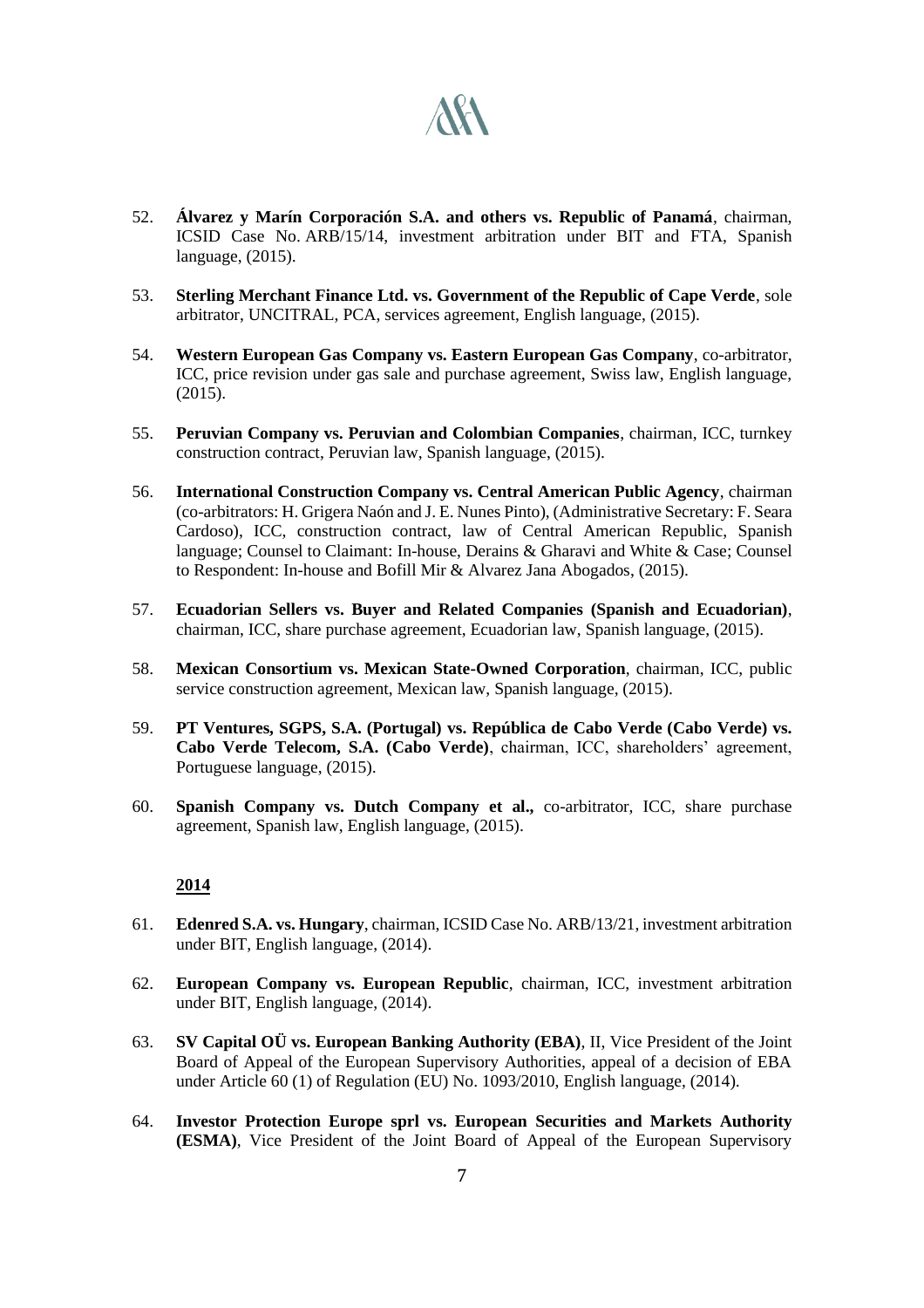

Authorities, appeal of a decision of ESMA under Article 60 (1) of Regulation (EU) No. 1095/2010, English language, (2014).

- 65. **Cyprus Popular Bank Public Co. Ltd. vs. Hellenic Republic**, chairman, ICSID Case No. ARB/14/16, investment arbitration under BIT, English language, (2014).
- 66. **Highbury International AVV, Compañía Minera de Bajo Caroní AVV, and Ramstein Trading Inc. vs. Bolivarian Republic of Venezuela,** chairman, ICSID Case No. ARB/14/10, investment arbitration under BIT, Spanish language, (2014).
- 67. **Spanish Company vs. Portuguese Company**, chairman, Corte de Arbitraje de Madrid, sale in the solar energy sector, Spanish law and language, (2014).
- 68. **Iberian Law Firm vs. Partner**, chairman, Corte de Arbitraje de Madrid, dispute arising out of by-laws, Spanish law and language, (2014).
- 69. **Brazilian Company, Chilean Company and Spanish Company vs. Peruvian Company**, co-arbitrator, ICC, dispute arising out of shareholders' agreement under Peruvian law, Spanish language, (2014).
- 70. **European Companies vs. European State-Owned Entities and European Companies**, chairman, UNCITRAL Rules, share purchase agreement in the aluminium sector, English language, (2014).
- 71. **Swiss Bank vs. Dutch Bank**, chairman, ICC, sale and purchase in the banking sector, Dutch law, English language, (2014).
- 72. **International Oil Company vs. South American National Oil Company**, chairman, CIAC, adjustment of contractual royalties, Spanish language, (2014).
- 73. **State Owned Oil and Gas Company vs. Agency of a State**, chairman, ICC, concession agreement, Portuguese language, (2014).
- 74. **European Republic vs. Private Companies**, chairman, ICC, privatization in the ship building sector, English language, (2014).

- 75. **Rusoro Mining Ltd vs. Bolivarian Republic of Venezuela**, chairman, ICSID Case No. ARB(AF)/12/5, investment arbitration under BIT, English and Spanish languages, (2013).
- 76. **SV Capital OÜ vs. European Banking Authority**, Vice President of the Joint Board of Appeal of the European Supervisory Authorities, appeal of a decision of EBA under Article 60 (1) of Regulation (EU) No. 1093/2010, English language, (2013).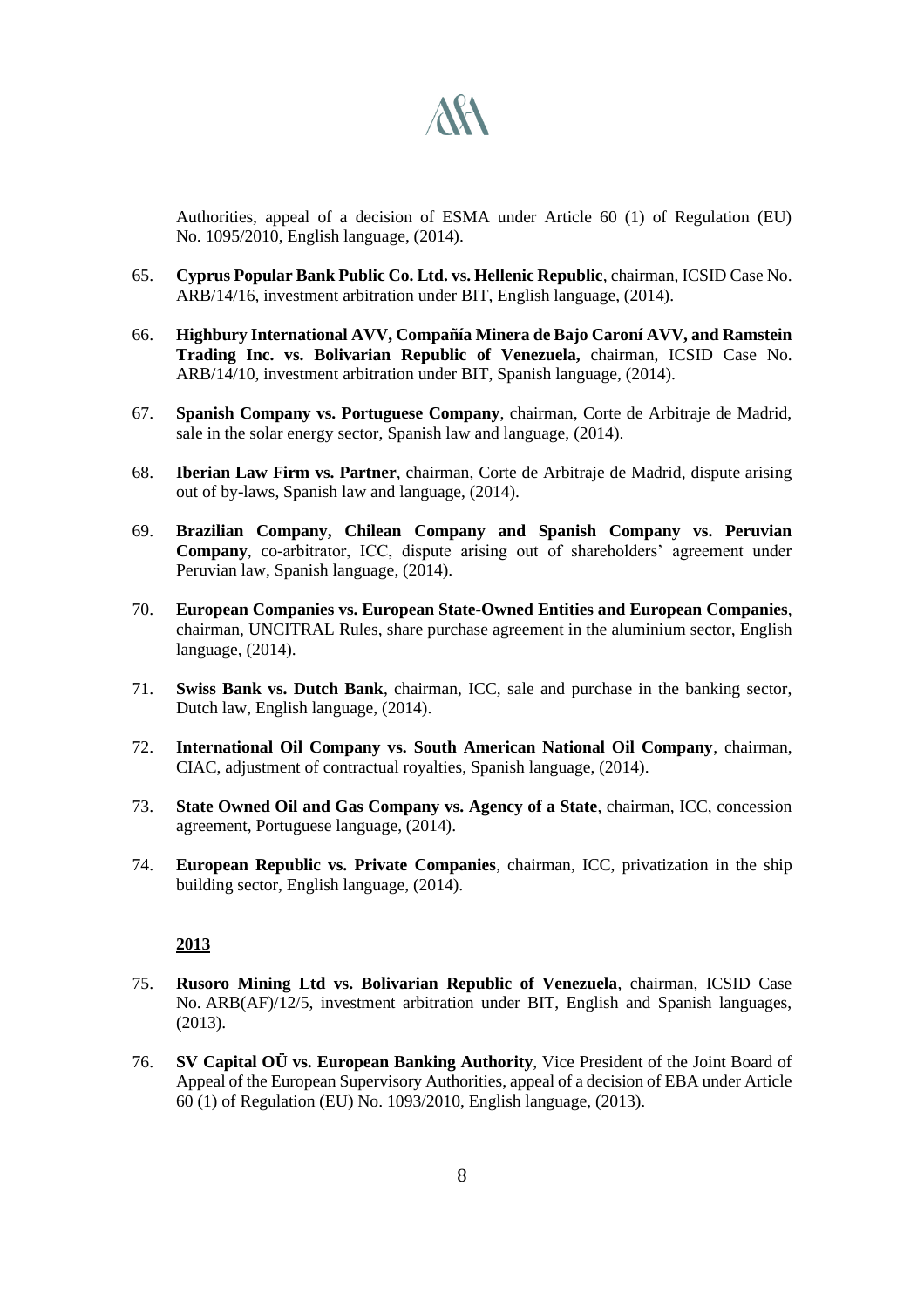

- 77. **Tenaris S.A. and Talta – Trading e Marketing Sociedade Unipessoal Lda. vs. Bolivarian Republic of Venezuela**, chairman, ICSID Case No. ARB/12/23, investment arbitration under BIT, English and Spanish languages, (2013).
- 78. **Global Private Rating Company "Standard Rating" Ltd. vs. European Securities and Markets Authority,** Vice President of the Joint Board of Appeal of the European Supervisory Authorities, appeal of a decision of ESMA under Article 60 (1) of Regulation (EU) Nº 1095/2010, English language, (2013).
- 79. **Eastern European Distributor vs. Spanish Automobile Company**, co-arbitrator, VIAC, distributorship agreement, Spanish law, English language, (2013).
- 80. **Spanish Bottled Water Company vs. Spanish Bank**, chairman, Corte de Arbitraje de Madrid, financial derivatives contract, Spanish law and language, (2013).
- 81. **Spanish Insurance Company vs. Spanish Banks,** co-arbitrator, CIMA, insurance joint venture agreement, Spanish law and language, (2013).
- 82. **Angolan Company vs. US Group**, co-arbitrator, ICC, service agreement in the oil industry, Angolan law, English language, (2013).
- 83. **Foreign Investor vs. Public Entity of a Central American Republic**, chairman, ICC, joint venture in the electricity market, Spanish language, (2013).
- 84. **Spanish Gas Producer vs. Italian Gas Producer**, co-arbitrator, ICC, shareholders agreement, Spanish law, English language, (2013).
- 85. **Investors in the Electrical Market vs. Public Entity of an American Republic**, coarbitrator, ICC, investment in the electric sector, Spanish language, (2013).
- 86. **Private Companies vs. European Republic**, chairman, ICC, privatization in the ship building sector, English language, (2013).

- 87. **OI European Group B.V. vs. Bolivarian Republic of Venezuela**, chairman, ICSID Case No. ARB/11/25, investment arbitration under BIT, Spanish and English languages, (2012).
- 88. **Netherlands Investor vs. Government of Cuba and Public Cuban Company**, coarbitrator designated by Claimant, ICC, investment arbitration under BIT, (2012).
- 89. **Caratube International Oil Company vs. Republic of Kazakhstan**, President of the Annulment Committee, ICSID Case No. ARB/08/12, English language, (2012).
- 90. **Occidental Petroleum Corporation and Occidental Exploration and Production Company vs. Republic of Ecuador**, President of the Annulment Committee, ICSID Case No. ARB/06/11, English and Spanish languages, (2012).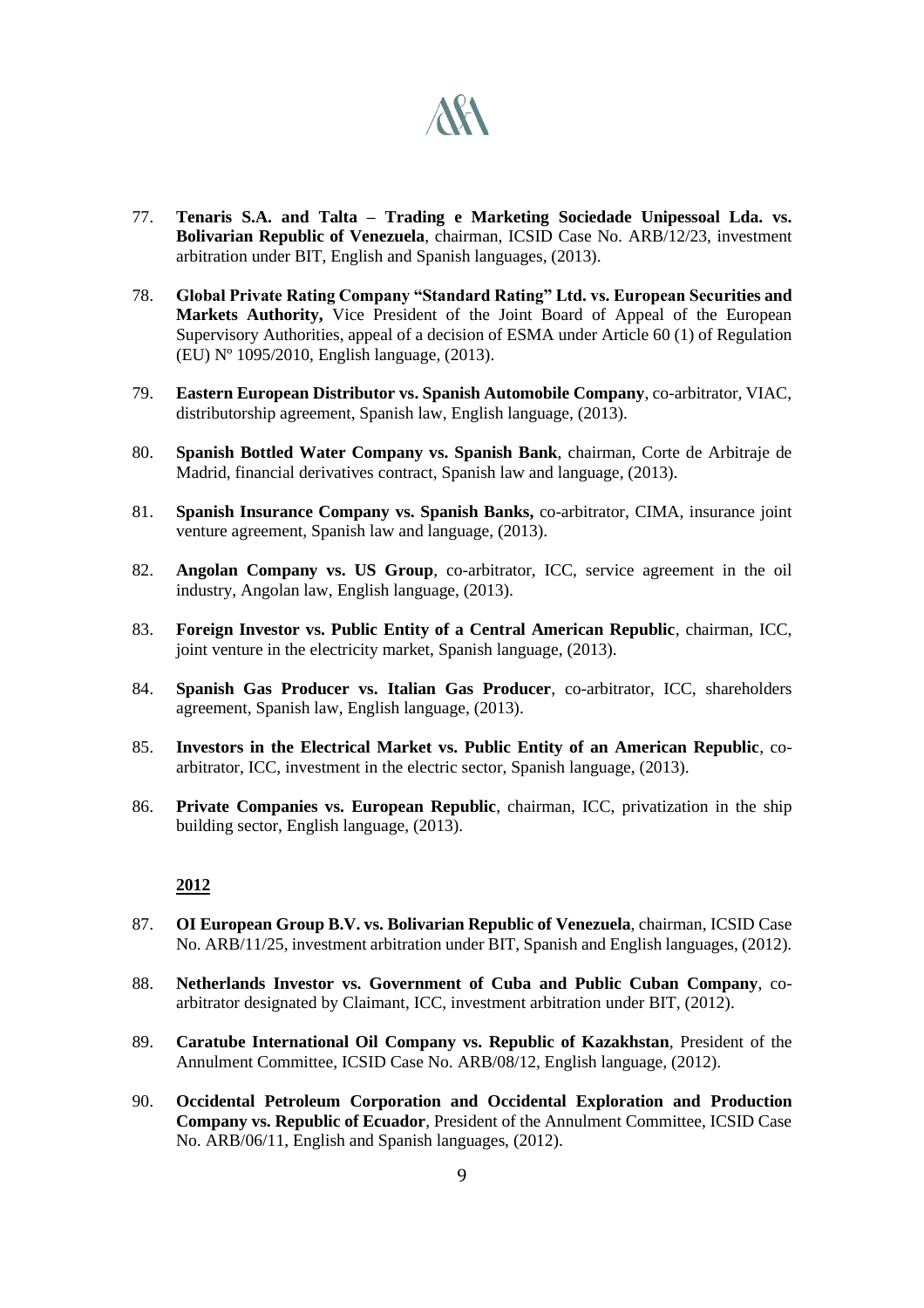# **ARA**

- 91. **Spanish Company vs. Spanish Company**, chairman, CIMA, construction and development agreement, Spanish law and language, (2012).
- 92. **Spanish Company vs. Spanish Bank**, chairman, Corte de Arbitraje de Madrid, financial derivatives contract, Spanish law and language, (2012).
- 93. **Two United Arab Emirates Companies vs. United Arab Emirates Company,**  chairman, DIAC, construction and development agreements, Dubai and UAE laws, English language, (2012).
- 94. **Brazilian Company vs. Brazilian Company**, chairman, ICC, supply agreement, Brazilian law, Portuguese language, (2012).
- 95. **Middle Eastern Pipeline Operator vs. Middle Eastern Gas Producer and Middle Eastern Buyer of Gas,** chairman, ICC, gas supply and purchase agreement, English law and language, (2012).
- 96. **Spanish Bank vs. Spanish Company**, sole arbitrator, *ad hoc*, financial derivatives contract, Spanish law and language, (2012).
- 97. **Bolivian Company vs. Mexican Company and its Mexican parent Company**, chairman, IACAC, shareholders agreement, Bolivian law, Spanish language, (2012).
- 98. **Ecuadorian Company vs. Ecuadorian Public Company**, chairman, ICC, public service concession agreement, Ecuadorian law, Spanish language, (2012).
- 99. **Finnish Company vs. EU State**, co-arbitrator, UNCITRAL, transfer of technology and *know-how* in connection with the manufacture of armored vehicles, law of the Respondent State, English language, (2012).
- 100. **Portuguese Subcontractor vs. Portuguese Contractor**, co-arbitrator, ICC, construction agreement, Portuguese law, English language, (2012).

- 101. **Astaldi S.p.A. vs. Republic of Honduras,** President of the Annulment Committee, ICSID Case No. ARB/07/32, Spanish language, (2011).
- 102. **Flughafen Zürich A.G. and Gestión e Ingeniería IDC S.A. vs. Bolivarian Republic of Venezuela**, chairman, ICSID Case No. ARB/10/19, investment arbitration under BIT, Spanish language, (2011).
- 103. **Shell Nigeria Ultra Deep Limited (SNUD) vs. Federal Republic of Nigeria,** chairman, ICSID Case No ARB/07/18, investment arbitration under BIT, English language, (2011).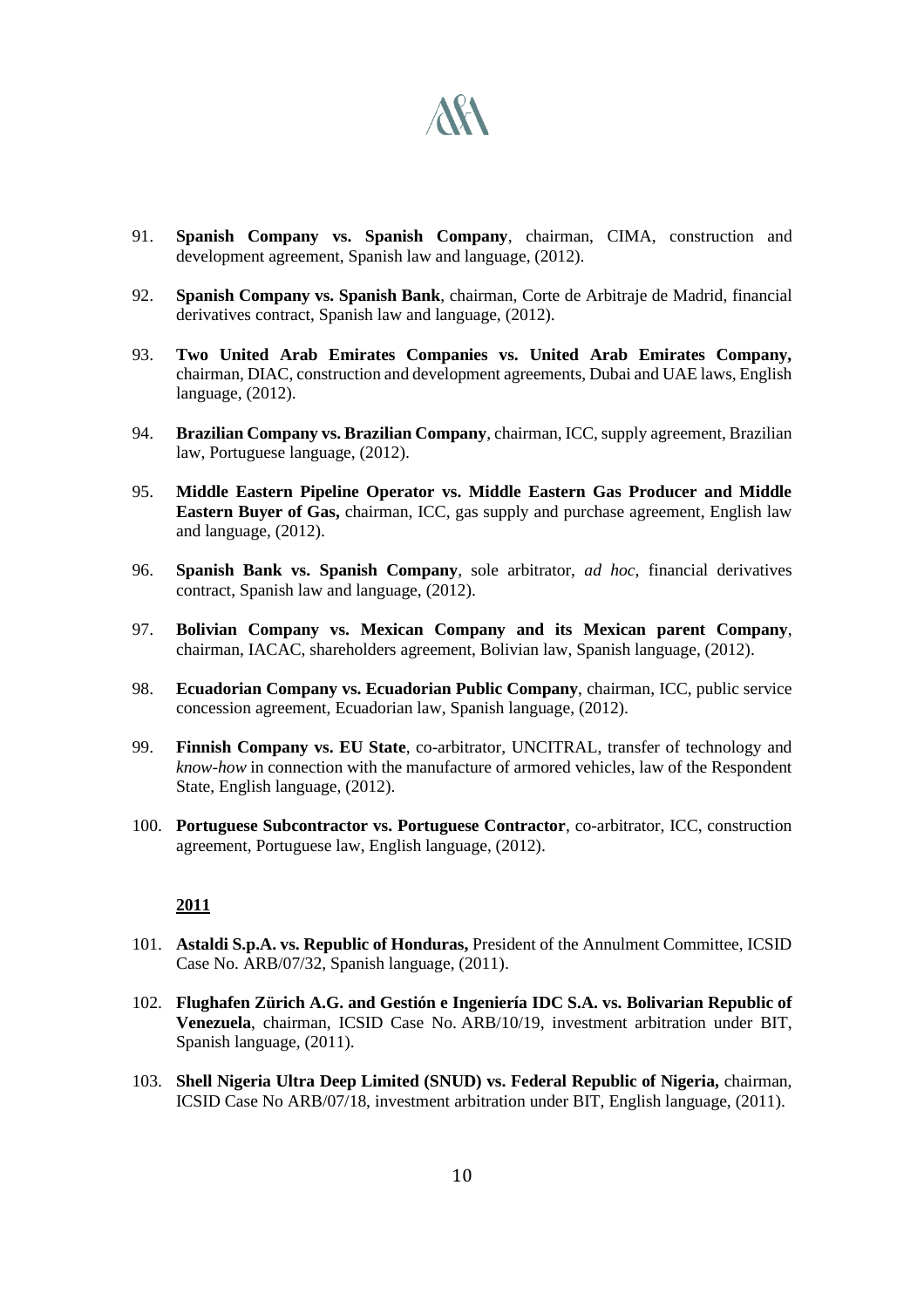

- 104. **Greek Company vs. French Company**, chairman, ICC, pharmaceutical contract, French law, English language, (2011).
- 105. **Dutch Gas Company vs. German Gas Buyer**, chairman, UNCITRAL, gas supply agreement, Dutch law, German language, (2011).
- 106. **Spanish Companies vs. Spanish Bank**, chairman, Corte de Arbitraje de Madrid, financial derivatives contracts, Spanish law and language, (2011).
- 107. **British Company vs. Spanish Company**, co-arbitrator, ICC, supply agreement, Spanish law, language to be determined, (2011).
- 108. **Belgian Company vs. German Company**, chairman, ICC, supply agreement, German law, English language, (2011).
- 109. **Guatemalan Company vs. German Company**, chairman, ICC, agency agreement, law to be determined, English language, (2011).
- 110. **Spanish Company vs. Spanish Company**, co-arbitrator, Corte de Arbitraje de Madrid, share purchase agreement, Spanish law and language, (2011).
- 111. **Polish Company vs. two Russian Companies**, co-arbitrator, UNCITRAL, gas supply agreement, law to be determined, English language, (2011).
- 112. **Romanian Company vs. Italian Company and Dutch holding,** co-arbitrator, ICC, privatization agreements, Romanian law, English language, (2011).

- 113. **Abengoa, S.A. and Cofides, S.A. vs. United Mexican States**, co-arbitrator, designated by Claimant, ICSID Case No. ARB(AF)/09/2, investment arbitration under BIT, Spanish language, (2010).
- 114. **ATA Construction, Industrial and Trading Company vs. Hashemite Kingdom of Jordan**, Member of Annulment Committee, ICSID Case No. ARB/08/2, English language, (2010).
- 115. **Spanish Listed Financial Institution vs. Spanish Financial Institution,** chairman, Corte de Arbitraje de Madrid, joint venture agreement, Spanish law and language, (2010).
- 116. **State-Owned Corporation vs. Sovereign State of the EU**, chairman, ICC, purchase agreement in the defence sector, English language, (2010).
- 117. **Peruvian Company vs. American Company**, co-arbitrator, Corte de Arbitraje de Madrid, shareholders' agreement in the life insurance sector, *amiable compositeur,* Spanish language, (2010).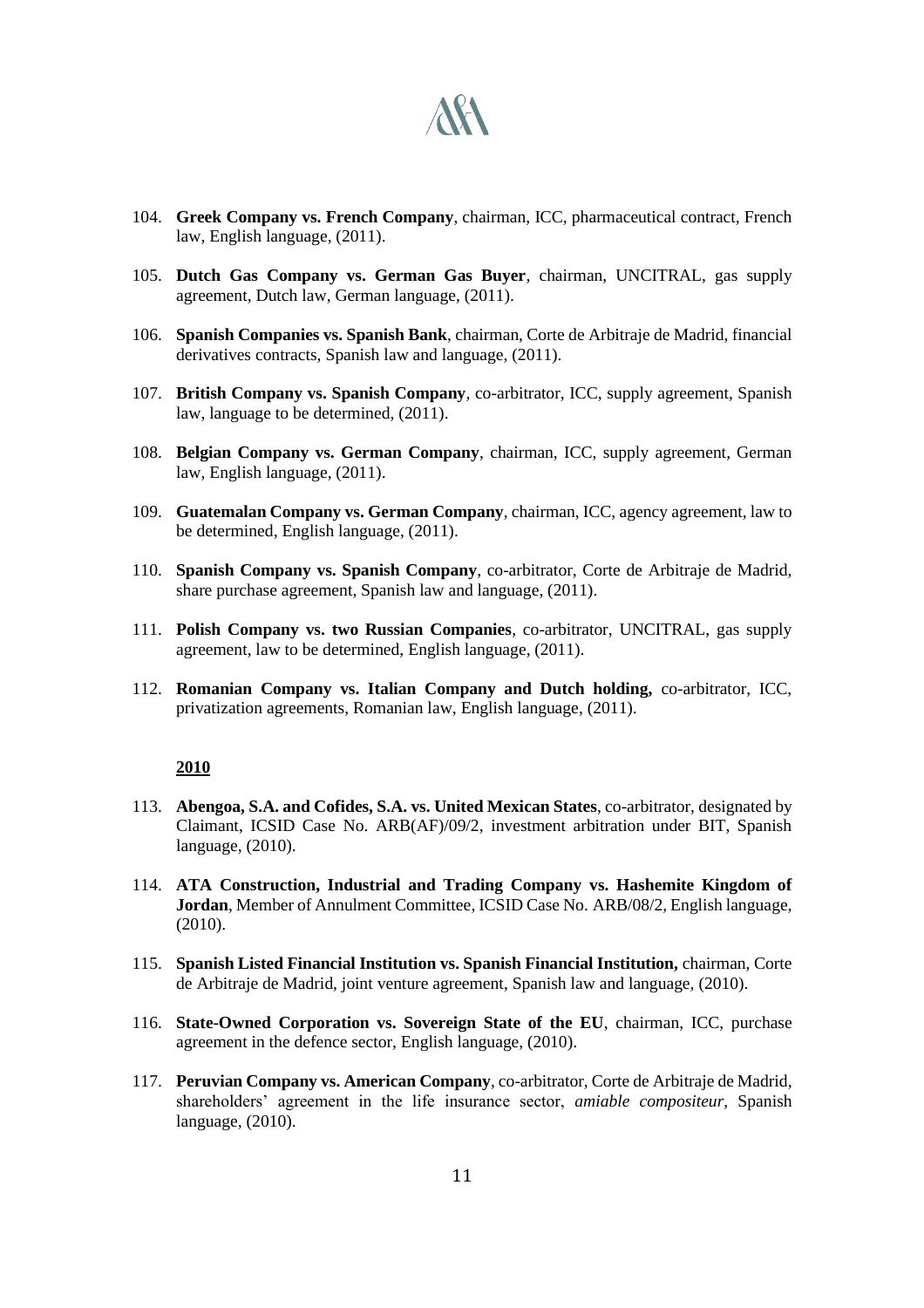

- 118. **Spanish Listed Construction Company vs. Spanish Construction Company**, chairman, Corte de Arbitraje de Madrid, construction and development agreements, Spanish law and language, (2010).
- 119. **Spanish Company vs. two Spanish Companies and one Belgian Company,** coarbitrator, ICC, real estate contracts, Spanish law, English language, (2010).

- 120. **Nova Scotia Power Incorporated vs. Bolivarian Republic of Venezuela**, chairman, PCA, investment arbitration under BIT, English language, (2009).
- 121. **Spanish Investor vs. Cuba**, co-arbitrator, designated by Claimant, ICC, investment arbitration under BIT, Spanish language, (2009).
- 122. **Holcim Limited, Holderfin B.V. and Caricement B.V. vs. Bolivarian Republic of Venezuela**, chairman, ICSID Case No. ARB/09/3, investment arbitration under BIT, English language, (2009).
- 123. **Indian Buyer vs. Spanish Sellers**, chairman, LCIA, share purchase agreement in the construction sector, Spanish law, English language, (2009).
- 124. **Spanish Sellers vs. Spanish Buyer**, co-arbitrator, Corte de Arbitraje de Madrid, share purchase agreement, Spanish law and language, (2009).
- 125. **Spanish Subsidiary of Private Equity Fund vs. Sister Company of the same Private Equity Fund**, adjudicator, *ad hoc*, termination of joint venture, Spanish law, English language, (2009).
- 126. **Spanish Buyers vs. German and Spanish Sellers**, co-arbitrator, ICC, share purchase agreement in the leasing sector, Spanish law, English language, (2009).
- 127. **Argentinean Company vs. French Company**, chairman, ICC, machinery supply agreement, French and Argentinean law, English language, (2009).
- 128. **Dutch Subsidiary of Mexican Company vs. Austrian Company**, co-arbitrator, ICC, share purchase agreement in the construction sector, Austrian law, English language, (2009).
- 129. **Spanish Listed Utility vs. Spanish Subsidiary of German Listed Company**, coarbitrator, *ad hoc*, termination of joint venture agreement in the electricity sector, Spanish law and language, (2009).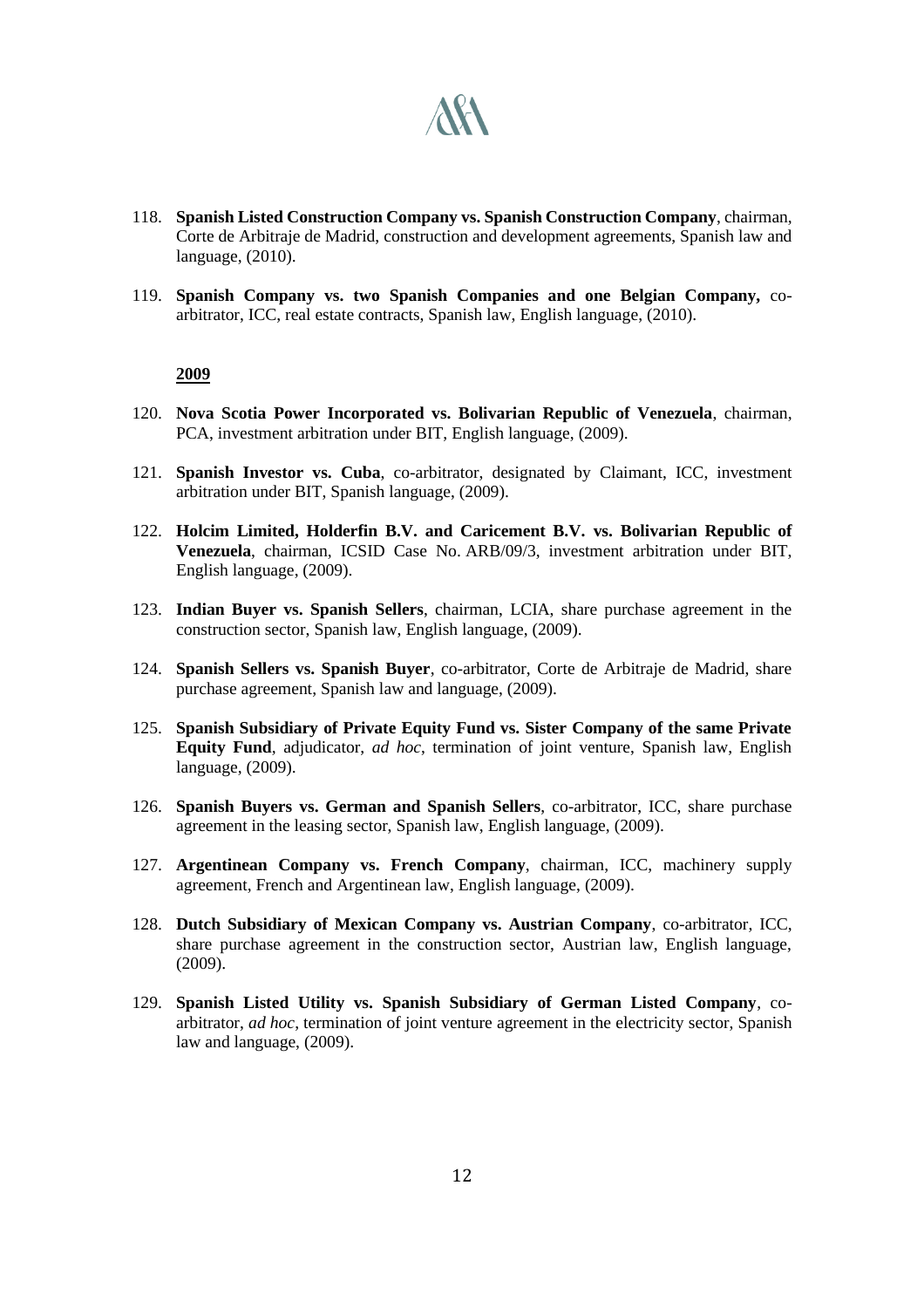

- 130. **TCW Group, Inc. and Dominican Energy Holdings vs. The Dominican Republic**, coarbitrator, designated by Respondent, UNCITRAL, investment arbitration under CAFTA, English language, (2008).
- 131. **German Buyer vs. Spanish Sellers**, co-arbitrator, ICC, share purchase agreement, Spanish law, English language, (2008).
- 132. **Dutch Subsidiary of Portuguese Company vs. Portuguese Listed Company**, chairman, ICC, share purchase agreement, Portuguese law and language, (2008).
- 133. **Uruguayan Association vs. Financial Company**, chairman, ICC, sale of investment funds, Uruguayan law, Spanish language, (2008).
- 134. **Brazilian Buyer vs. Brazilian and US Sellers**, chairman, ICC, share purchase agreement, Brazilian law, Portuguese language, (2008).
- 135. **Spanish Sellers vs. Norwegian Buyer**, co-arbitrator, Tribunal Arbitral de Barcelona, share purchase agreement, Spanish law and language, (2008).
- 136. **Spanish Buyer vs. Spanish / UK Listed Company,** co-arbitrator, ICC, share purchase agreement, Spanish law and language, (2008).
- 137. **Spanish Sellers vs. Spanish Utility**, co-arbitrator, CIMA, sale of wind farm, Spanish law and language, (2008).
- 138. **Spanish Seller vs. Spanish Buyer**, sole arbitrator, Corte Española de Arbitraje, share purchase agreement, Spanish law and language, (2008).
- 139. **French Listed Company vs. Spanish Shipping Company**, co-arbitrator, ICC, share purchase agreement in the shipping sector, Spanish law, English language, (2008).
- 140. **Spanish Sellers vs. Spanish Buyer**, co-arbitrator, *ad hoc*, share purchase agreement, Spanish law and language, (2008).

- 141. **Mr. Tza Yap Shum vs. Republic of Peru**, co-arbitrator, designated by Respondent, ICSID Case No. ARB/07/6, investment arbitration under BIT, Spanish language, (2007).
- 142. **Mr. Joseph Charles Lemire vs. Ukraine**, chairman, ICSID Case No. ARB/06/18, investment arbitration under BIT, English language, (2007).
- 143. **City Oriente Limited vs. Republic of Ecuador and Empresa Estatal Petróleos del Ecuador (Petroecuador)**, chairman, ICSID Case No. ARB/06/21, under investment contract, Spanish language, (2007).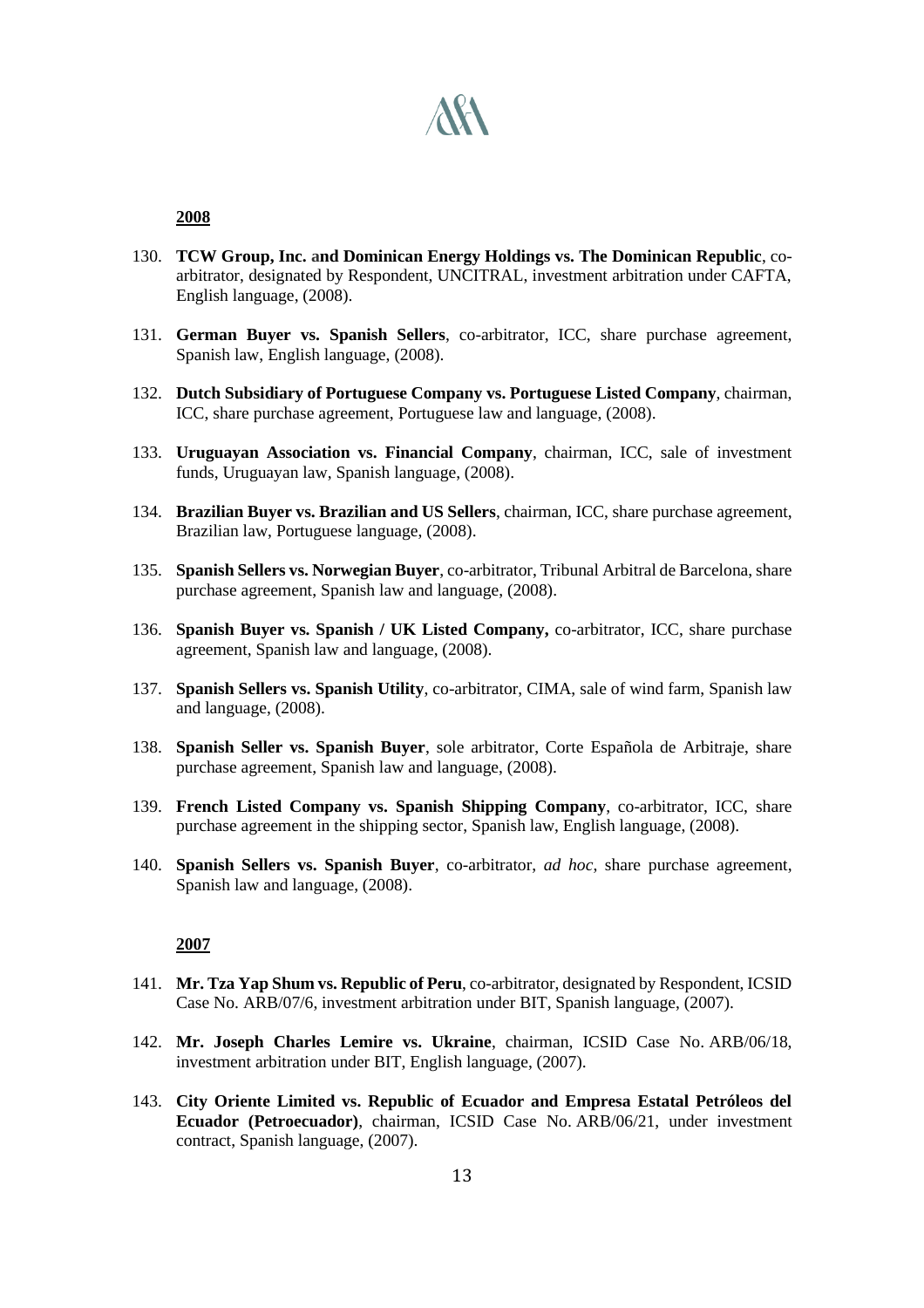

- 144. **Mr. Vito G. Gallo vs. Government of Canada**, chairman, UNCITRAL, PCA, investment arbitration under NAFTA, English language, (2007).
- 145. **Spanish Construction Company vs. Spanish Subsidiary of Italian Company**, chairman, Corte de Arbitraje de Madrid, construction agreement, Spanish law and language, (2007).
- 146. **Spanish Listed Company vs. International Insurance Company**, co-arbitrator, *ad hoc*, insurance claim, Spanish law and language, (2007).
- 147. **Gibraltar Company vs. Spanish Football Club**, co-arbitrator, ICC, joint venture agreement, Spanish law and language, (2007).
- 148. **Spanish Company vs. French Insurance Company**, sole arbitrator, CIMA, insurance claim, Spanish law and language, (2007).
- 149. **American Utility vs. Agency of Central American State,** co-arbitrator, UNCITRAL, distribution of energy, law of El Salvador, English language, (2007).
- 150. **Argentinean Company vs. German Company and Argentinean Subsidiary of German Company**, chairman, ICC, joint venture agreement, extraordinary legislation, Argentinean law, Spanish language, (2007).

- 151. **Banco Central do Brasil (Brasil) vs. Banco Central del Uruguay (Uruguay)**, chairman, arbitration between central banks under ALADI Rules, Spanish language, (2006).
- 152. **Phoenix Action Ltd. vs. The Czech Republic**, co-arbitrator, designated by Respondent, ICSID Case No. ARB/06/5, investment arbitration under BIT, English language, (2006).
- 153. **Spanish Subsidiary of Portuguese Company vs. Spanish Subsidiary of Swedish Company**, co-arbitrator, ICC, share purchase agreement, Spanish law and language, (2006).
- 154. **Spanish Company vs. Spanish Utility**, co-arbitrator, Corte de Arbitraje de Madrid, electricity distribution agreement, Spanish law and language, (2006).
- 155. **British Company vs. State-Owned Company**, chairman, ICC, construction agreement, expropriation, Iranian law / Sharia law, English language, (2006).
- 156. **Luxembourg Company vs. Dutch Company**, co-arbitrator, ICC, share purchase agreement, Spanish law, English language, (2006).
- 157. **Spanish lawyer vs. Spanish law firm**, chairman, *ad hoc*, partnership agreement, Spanish law and language, (2006).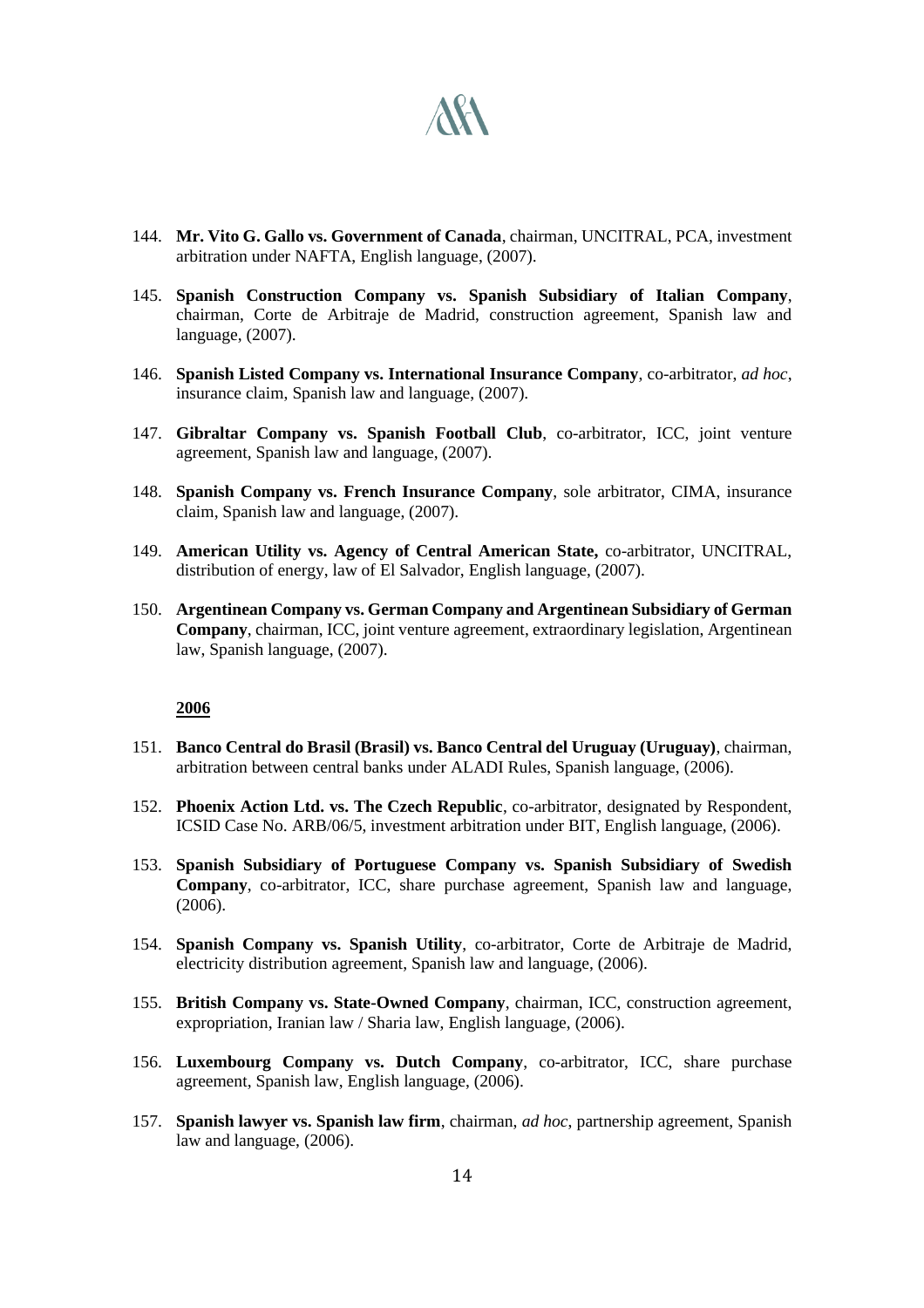

- 158. **Spanish Sellers vs. Spanish Subsidiary of Italian Buyer**, chairman, ICC, share purchase agreement, Spanish law and language, (2005).
- 159. **US Company vs. Spanish Company**, co-arbitrator, ICC, joint venture agreement, Spanish law, English language, (2005).
- 160. **International Construction Consortium vs. Colombian State-Owned Company**, chairman, ICC, construction agreement, Colombian law, Spanish language, (2005).
- 161. **Mexican Subsidiary of US Company vs. Mexican State-Owned Company**, chairman, ICC, construction agreement, Mexican law, Spanish language, (2005).
- 162. **Chilean Company vs. German Supplier**, co-arbitrator, ICC, plant construction agreement, English language, (2005).
- 163. **Argentinean Company vs. International Supplier**, chairman, ICC, construction agreement, English language, (2005).
- 164. **German Airplane Leasing Company vs. Mexican Lessor**, chairman, ICC, aircraft lease agreements, German law, English language, (2005).
- 165. **Spanish Insurance Company vs. UK Insurance Company**, co-arbitrator, Corte de Arbitraje de Madrid, sale of insurance company, Spanish law and language, (2005).
- 166. **Spanish Buyer vs. German Supplier**, co-arbitrator, ICC, machinery supply agreement, Spanish law and language, (2005).
- 167. **Spanish Seller vs. Spanish Buyer**, co-arbitrator, LCIA, share purchase Agreement, Spanish law, English language, (2005).
- 168. **Spanish Company vs. Spanish Gas Supplier**, co-arbitrator, *ad hoc*, gas distribution agreement, determination of gas price, Spanish law and language, (2005).
- 169. **Spanish Subsidiary of Italian Financial Company vs. Spanish Seller**, co-arbitrator, *ad hoc*, share purchase agreement, Spanish law and language, (2005).

- 170. **Unisys Corporation vs. Argentine Republic**, chairman, ICSID Case No. ARB/03/27, investment arbitration under BIT, English language, (2004). (Suspended).
- 171. **SAUR International vs. Argentine Republic**, chairman, ICSID Case No. ARB/04/4, investment arbitration under BIT, Spanish language, (2004).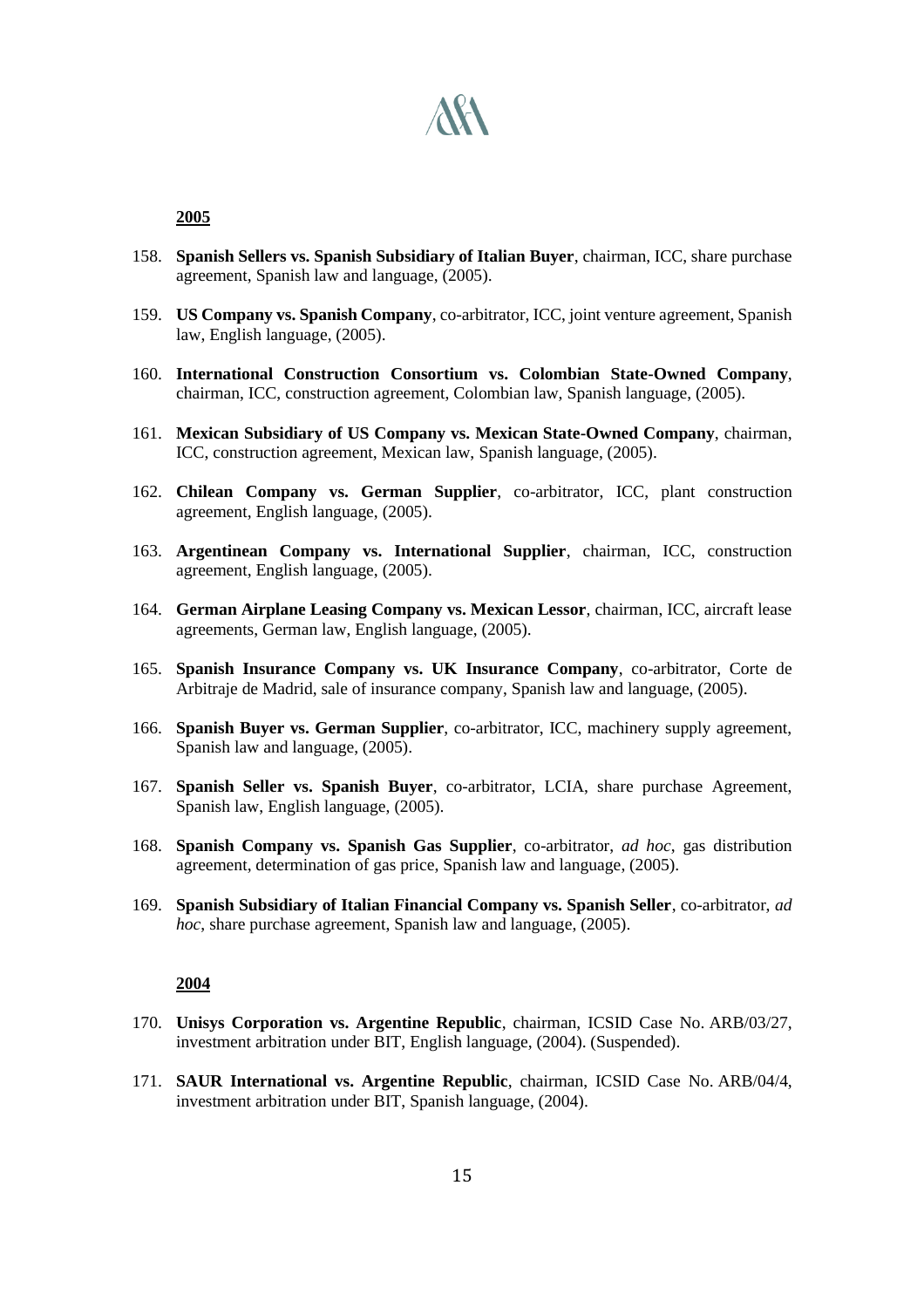

- 172. **Private Equity Investors vs. Seller**, co-arbitrator, *ad hoc*, share purchase agreement, Spanish law and language, (2004).
- 173. **Luxembourg Bank Holding vs. Central European Republic**, chairman, ICC, dispute arising from privatization of a bank, Austrian law, English language, (2004).
- 174. **Spanish Real Estate Company vs. Spanish Construction Company**, co-arbitrator, Corte de Arbitraje de Madrid, construction agreement, Spanish law and language, (2004).
- 175. **Spanish Seller vs. United Kingdom Buyer**, sole arbitrator, CIMA, share purchase agreement, Spanish law and language, (2004).
- 176. **Brazilian Subsidiary of US Company vs. Brazilian Company**, chairman, ICC, breach of shareholders' agreement, Brazilian law, English language, (2004).
- 177. **Private Equity Investors vs. Spanish Seller**, co-arbitrator, Corte de Arbitraje de Madrid, share purchase agreement, Spanish law and language, (2004).

- 178. **Canadian Company vs. Bolivian State Agency**, chairman, UNCITRAL, construction agreement, Bolivian law, Spanish and English languages, (2003).
- 179. **Omani Owner vs. Spanish Hotel Company**, co-arbitrator, UNCITRAL, two hotel management agreements, Omani/Sharia law, English language, (2003).
- 180. **Dutch Company vs. Spanish Distributor**, co-arbitrator, ICC, distribution contract, Spanish law, English language, (2003).
- 181. **Spanish Investor vs. Bolivian Company**, co-arbitrator, ICC, joint venture agreement, Bolivian law, Spanish language, (2003).
- 182. **Mexican Producer vs. US Distributor**, co-arbitrator, AAA, distribution agreement, law of California, English language, (2003).
- 183. **Spanish Company vs. Spanish Company**, co-arbitrator, Corte de Arbitraje de Madrid, breach of joint venture agreement, competition law, Spanish law and language, (2003).
- 184. **Spanish Construction Company vs. Spanish Owner**, co-arbitrator, *ad hoc*, construction agreement, Spanish law and language, (2003).
- 185. **Subsidiary of Italian Company vs. Spanish Company**, co-arbitrator, ICC, gas distribution agreement, English language, (2003).